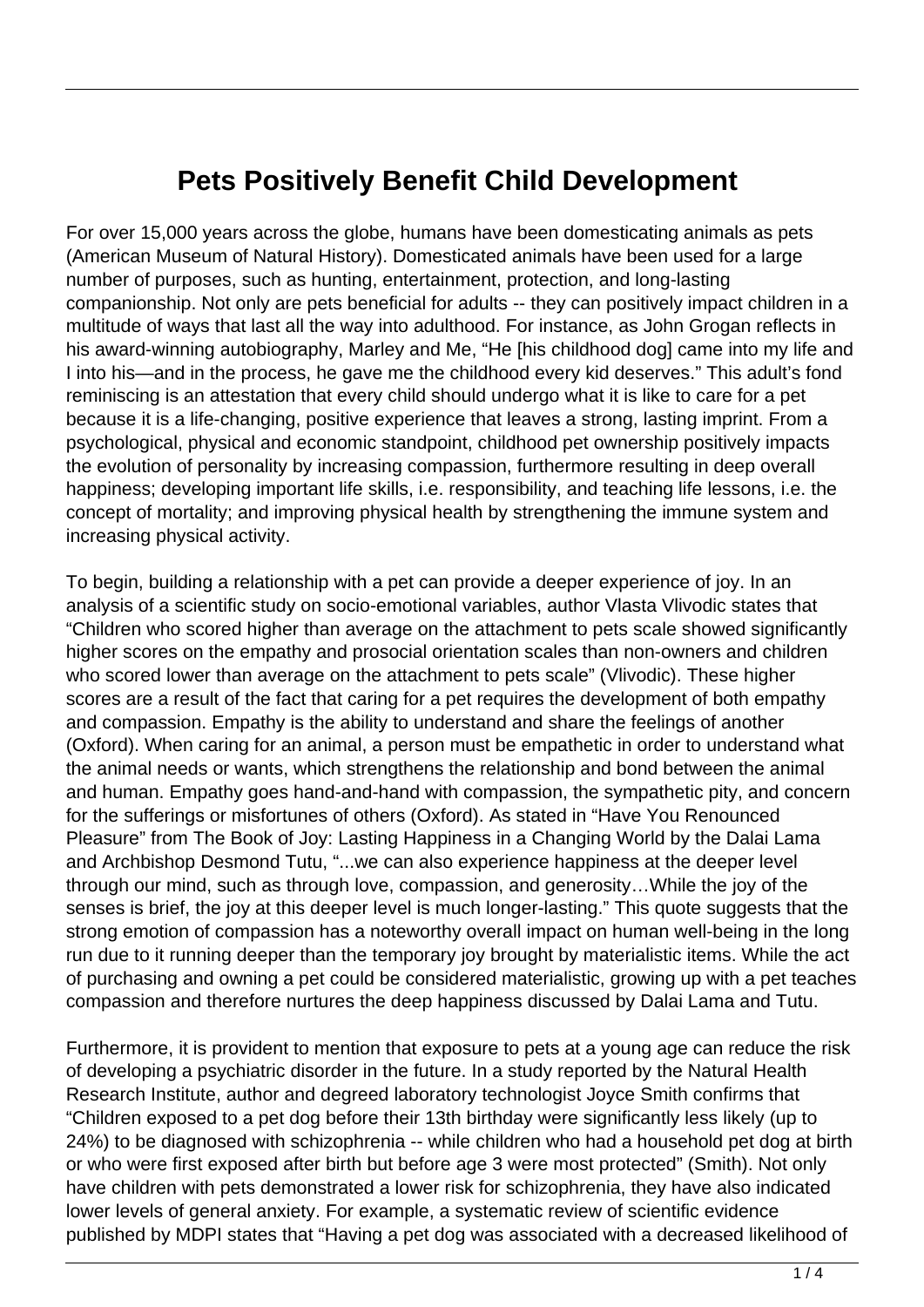general anxiety (12% of children with dogs met the clinical cut-off value for anxiety compared with 21% children without dogs)" (Purewal). These numbers, sourced from an analysis of multiple studies done on the correlation of pet ownership and mental health, demonstrate the benefits of the unique attachment between pet and owner. The sense of joy, comfort, and safety brought by any pet leads to this reduction in anxiety.

In relation to mental health, the process of pet ownership teaches children about the circle of life and the concept of death. According to an excerpt published by Kids Health, titled "When A Pet Dies", "While it's impossible to shelter kids from the loss of a pet, you can help them cope with it." While the death of a pet is inevitable and sorrowful, it has beneficial side effects. As mentioned in an article by psychologist Juli Fraga, informing a child of a pet's death "lets a child know that it is not taboo to talk about death or painful feelings, which can set the stage to process other sorts of loss in the future" (The New York Times). As suggested by Dr. Fraga, working through the loss of a pet will prepare a child for other inevitable losses they will experience in the following years. By teaching these crucial life lessons, pets positively impact the happiness and mental stability of children throughout life.

As caring for a pet encourages the development of personality and mental health, it simultaneously teaches a child important life skills, since taking care of a pet requires a certain level of responsibility. Pets must have food, water, exercise, attention, and a clean facility to go about their lives. Due to these factors, they take up a great deal of time, resources, and energy. As a result, pet management calls for the growth of responsibility. Children eventually develop a routine for carrying out the tasks required to maintain their pet's comfort, ensuring both timemanagement and resource-management skills. Author and family therapist Jeff Hamilton elaborates on this in an article published by Psychology Today, stating that because "pets require a schedule" they "can teach a child with ADHD to schedule and plan ahead" (Hamilton). While the cultivation of time-management skills is advantageous to the average child, those struggling from setbacks caused by behavioural disorders such as ADHD will benefit even more.

On the other hand, some may point out that the gift of a pet to a child does not guarantee the child will take care of the pet. In some situations, the parents end up taking responsibility for the pets, rather than the kids doing so. If this is the case, in which the parents are dissatisfied with their children's behaviour, the parents should step in, correct the behaviour, and utilize the situation as a learning experience. If this is not done correctly, children may develop a sense of failure or shame. This may result in children experiencing confusion or low self-esteem. If this issue is not acknowledged, it may alternatively lead the children to believe it is okay not to do their share of work, resulting in the development of a negative outlook towards responsibility. This issue is discussed in an article published by Scouting Magazine, the publication company of the Boy Scouts of America. It advises parents that "A family that's already burdened by other obligations...will have difficulty taking on the stress of teaching a child to care for a pet" (Wallace). In other words, if parents are not ready to train their children in the art of caretaking, then a pet should not be added to the household. Considering these factors, it is imperative that all elements are taken into consideration before adoption in order to prevent conflict between family members, improper treatment of pets, and mixed-messages delivered to children.

Amongst lessons, pets also teach important social and communication skills. As published in an article from Eastern Florida State College, "Being able to correctly read nonverbal behaviour enhances communication in all interpersonal settings, from home to work. Teaching children to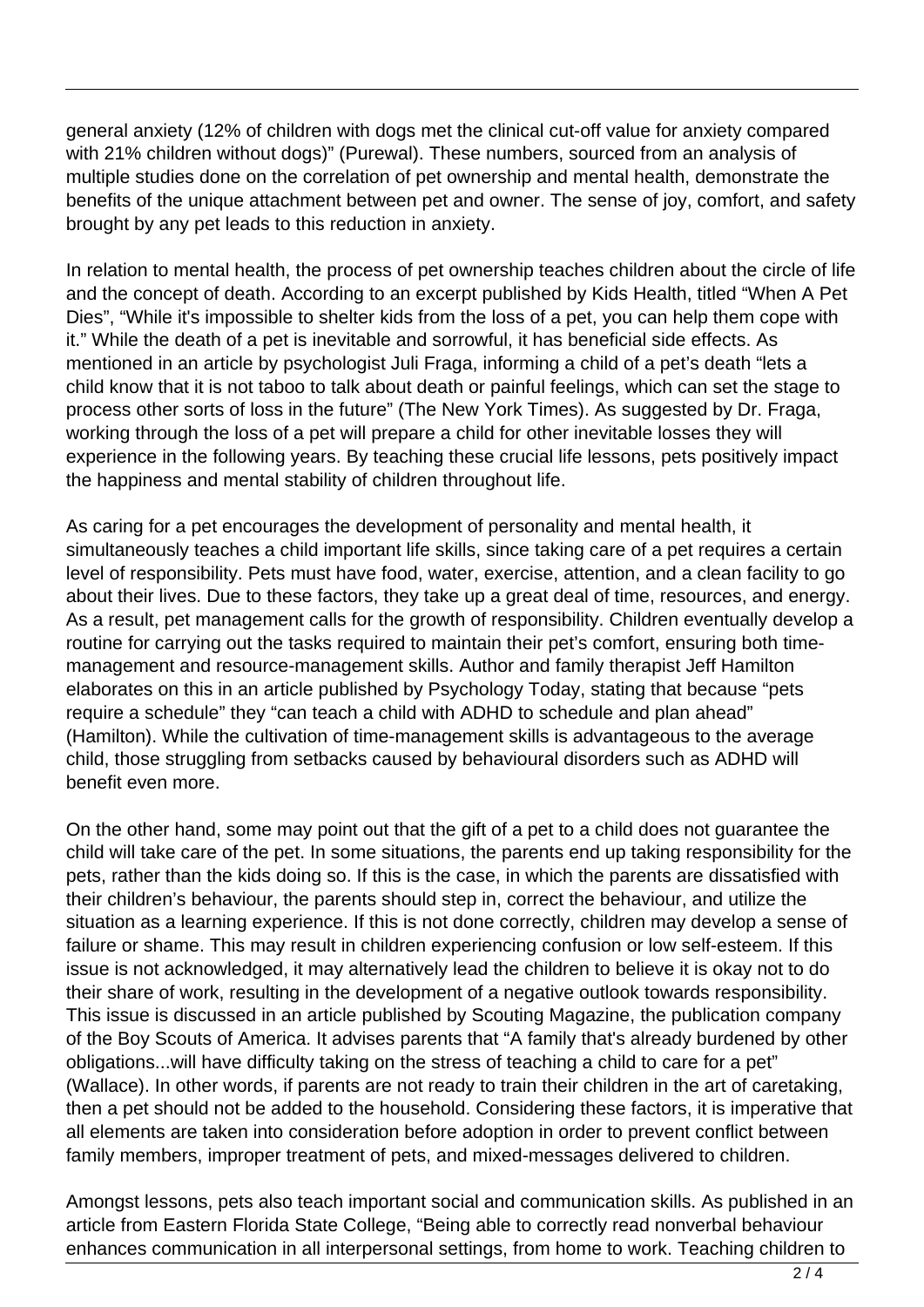stay alert, and respond appropriately to a pet's nonverbal behaviour develops observation skills" (Stephens). Over time, the empathy and compassion a child develops for a pet enables the growth of social skills as the child learns to respond to the pet's needs. This gain in social intelligence will prove valuable later in life in settings such as school or the workplace, facilitating the improvement of friendships and partnerships. High-functioning social skills are imperative for success and will overall benefit a child in the following years.

An often unconsidered benefit of pet ownership is the improvement of one's physical health. This is especially relevant for growing children since the experiences one has as a child directly impact the quality of life as an adult. For instance, Michigan State University found that "children who live in homes with a dog can possibly have fewer ear infections and respiratory tract infections and require fewer antibiotics, perhaps because the exposure to animals at a young age stimulates the immune system" (Trautner). Developing a strong immune system sets a child up for good health throughout their life; their sicknesses may not last as long, be as severe, or may even occur less. In addition, children who grow up with pets are more likely to be physically active because many animals require playful attention or time outside. Being physically active is very important for children, as they are still growing and developing. In fact, the Center for Disease Control recommends that children get around sixty minutes of physical activity per day, in order to keep their bones and muscles strong (CDC). Horses are a prime example of a pet that encourages physical activity. A key finding in a study carried out by the University of Brighton stated that "More than two thirds (68 per cent) of questionnaire respondents participate in horse riding and associated activities for 30 minutes or more at least three times a week. Sport England estimates that such a level of sporting activity will help an individual achieve or exceed the government's recommended minimum level of physical activity" (Church). Horse-back riding stimulates core and leg muscles. Alongside that, owning a horse comes with plenty of upkeep that involves the whole body; for example, the heavy lifting of saddles and equipment. Horses are just one example of a pet that encourages exercise; many different species of animals provide great physical benefits to humans, leading to better health.

While sixty-seven per cent of households in the United States own pets, not everyone can afford the constant upkeep that comes with adopting a pet (Insurance Information Institute). According to the American Kennel Club, the nation's oldest and largest non-profit purebred dog registry, the average dog may cost a family up to a whopping 15,782 dollars throughout their expected lifetime. While different breeds and sizes of dogs have differences in lifetime costs, all require the same general expenses. These expenses include adoption fees, routine vet visits, vaccinations, licensing, grooming, food, and toys. Dogs are not the only animals whose costs add up over time. Horses, with an average domestic lifespan of 36 years, have a median cost of 3,876 dollars annually (University Of Maine). Considering these fees, and the fact that some families do not even have sufficient funds to care for their children, it is important for parents to consider all aspects of cost before welcoming a pet into the family to ensure the animal is given the best care possible.

In the same vein as affordability, some proclaim the benefits gained from pet ownership may not derive from the pets at all, but from the socio-economic level required to support both pets and children. As reported by Hal Herzog, Ph.D in an article questioning whether or not pets are beneficial, "...the analysis showed that kids with pets are better off — but not because they have companion animals. It's because they are likely to come from more prosperous homes and not to be members of minority groups" (Psychology Today). Several of the attributes discussed by